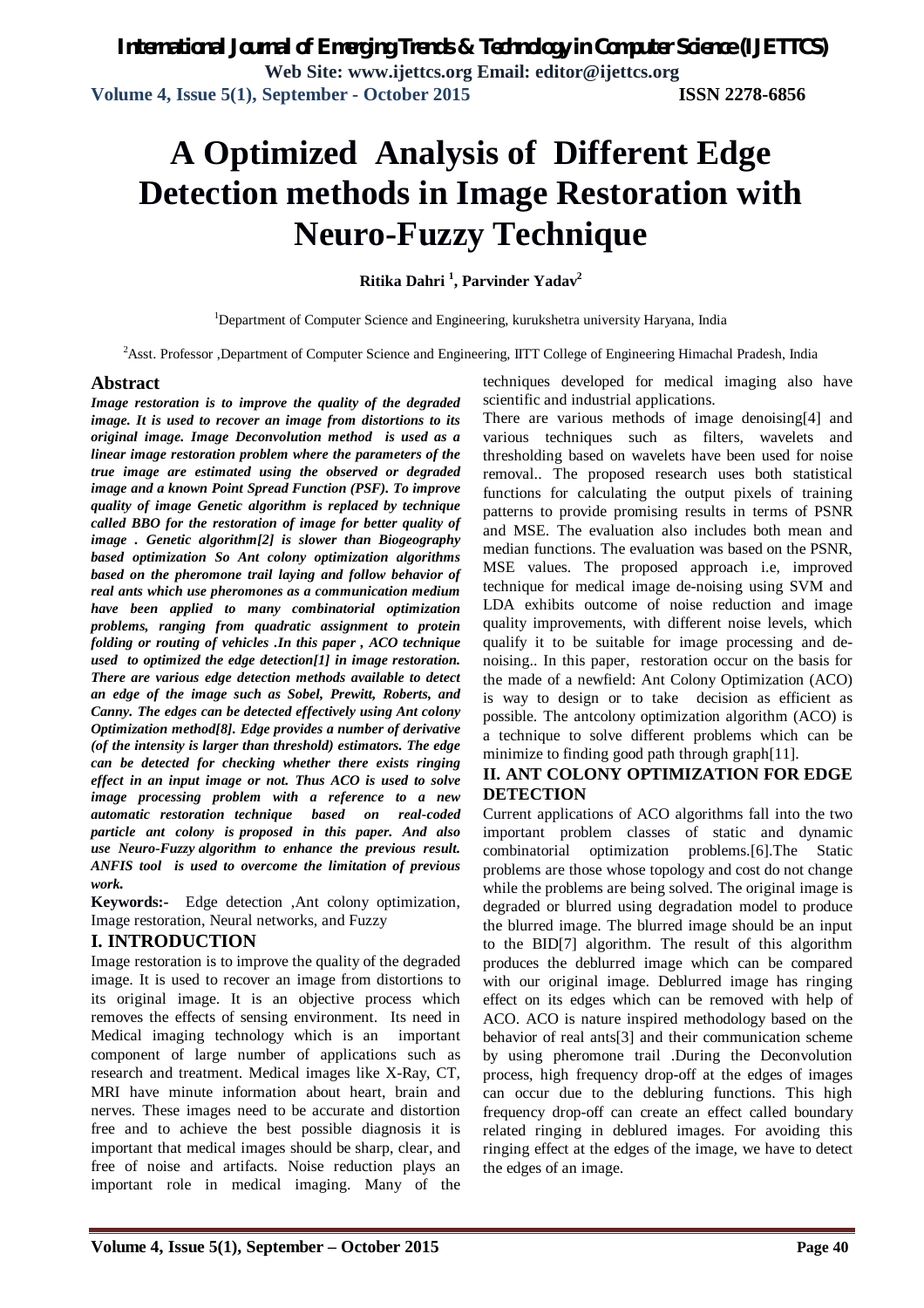# *International Journal of Emerging Trends & Technology in Computer Science (IJETTCS)* **Web Site: www.ijettcs.org Email: editor@ijettcs.org**

## **Volume 4, Issue 5(1), September - October 2015 ISSN 2278-6856**

There are various edge detection methods available to detect an edge of the image such as Sobel, Prewitt, Roberts, and Canny. The edges can be detected effectively using Ant colony Optimization method[10]. Edge provides a number of derivative (of the intensity is larger than threshold) estimators. The edge can be detected for checking whether there exists ringing effect in an input image or not. The optimal locality, the maximum suppression of false response, were performed by Canny, who also proposed an edge detector taking into account all three of these measurements. The Canny edge detector was used in the food industry for boundary extraction of food products

#### **III. Canny Edge Detection**

The Canny edge detector is an edge detection operator to detect a wide range of edges in images. The algorithm runs in 5 separate steps: 1. Smoothing: Blurring of the image[5] to remove noise. 2. Finding gradients: The edges should be marked where the gradients of the image has large magnitudes. 3. Non-maximum suppression: Only local maxima should be marked as edges. 4. Double Thresholding: Potential edges are determined by Thresholding. 5. Edge tracking by hysteresis: Final edges are determined by suppressing all edges that are not connected to a very certain (strong) edge.

#### **Matlab coding for canny edge detection**

*I=I mread('coins.png'); Imshow(I) BW1= edge(I,'Sobel'); BW2 = edge(I,'canny'); figure; imshowpair(BW1,BW2,'montage') title('Sobel Filter Canny Filter');*



**Fig 1.** Coin Png Image



**Fig. 2:** .Resulted Canny and Sobe

## **IV.Comparison of different edge detection algorithm optimized with ACO technique.**







#### **Fig 4.** Ringing Effect in Edge Detection **VI. METHODOLOGY**

Steps for Image Restorations:-

- I.**Step 1**: Read an X-Ray figure f(y, x) known as input figure.
- II.**Step 2**: Degrade the input image with a blur function to get a blurred image g(y,x) known as degraded image.
- III.**Step 3**: The restore the desorted image with Blind Image De-convolution technique to obtain a restored image.
- IV.**Step 4**: The resultant image of step 3 has ringing effect at its edges which reduces the quality of the image and makes the image unclear.
- V.**Step 5**: To remove this ringing effect at the edges, apply ACO on the restored image for edge detection.
- VI.**Step 6**: Apply edge taper function to remove ringing effects at the edges detected using ACO.
- VII. **Step 7**: Finally, we get a restored image  $f'(x, y)$ .

#### **VII. NEURAL FUZZY**

Neural networks give effective results for solving multiple class classification problems [9]. Notes that neural network facilitate gate recognition because of their highly flexible and non linear modeling ability. Neural network has three types of layer: input layer; hidden layers and output layer.

**Volume 4, Issue 5(1), September – October 2015 Page 41**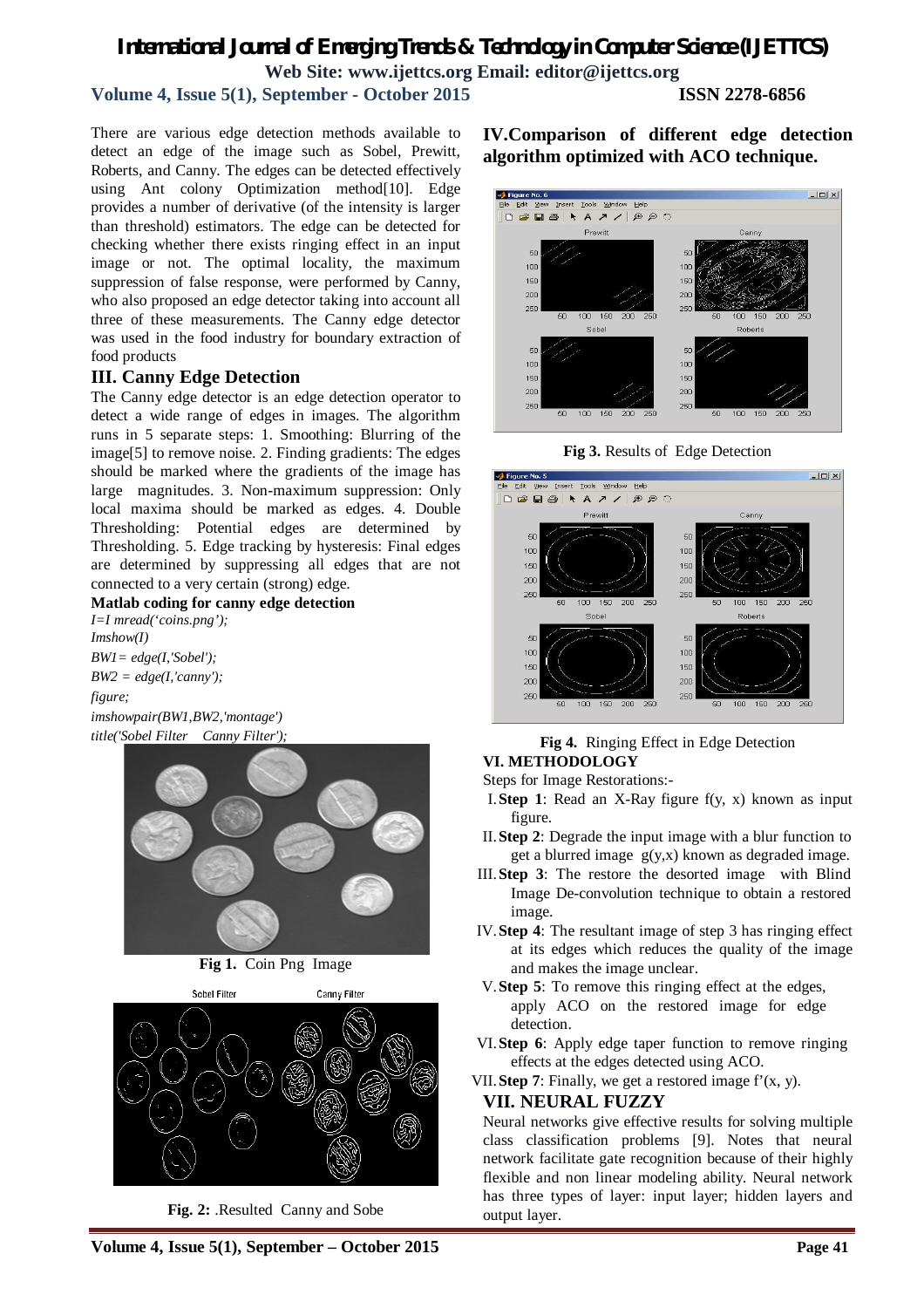## *International Journal of Emerging Trends & Technology in Computer Science (IJETTCS)* **Web Site: www.ijettcs.org Email: editor@ijettcs.org**

## **Volume 4, Issue 5(1), September - October 2015 ISSN 2278-6856**

The hidden layer does intermediate computation before directing the input to output layer. Thus back propagation can also be taken as a generalization of delta rule. And when this back propagation network is cycled, an input pattern is propagated forward to the output units through the intervening input to hidden and hidden to output weights. A neural network has been widely used in image and signal processing



**Fig 5.** Neural Network in ANFIS Tool

Here combine both Neural Network and Fuzzy algorithm to enhance the result as compare to previous work. At last here we use ANFIS tool i.e. combination of NN and Fuzzy.

## **VIII. RESULT AND DISCUSSION**

Digital figure processing plays an important role in the analysis and interpretation of remotely sensed data. Image restorations technique help in improving the visibility of any portion or feature of the image suppressing the information in other portions or features.



**Fig 6.** GUI with Edge image





**Fig 8.** Testing data in ANFIS editor with FIS output



**Fig 9.** Performance metrics MSE and PSNR values

The above figure shows the result of image restoration with ACO and Neuro Fuzzy algorithms[9] i.e. by using ANFIS tool to enhance the previous work. By using these algorithm we have MSE value is 137.7287 and PSNR is equal to 53.4811

#### **X. CONCLUSION**

Image restoration processes consist of a collection of techniques. In this work, ACO technique is applied for the restoration of image. Biogeography based optimization technique play an important role in enhancing the quality and contrast of images. We have presented a method for